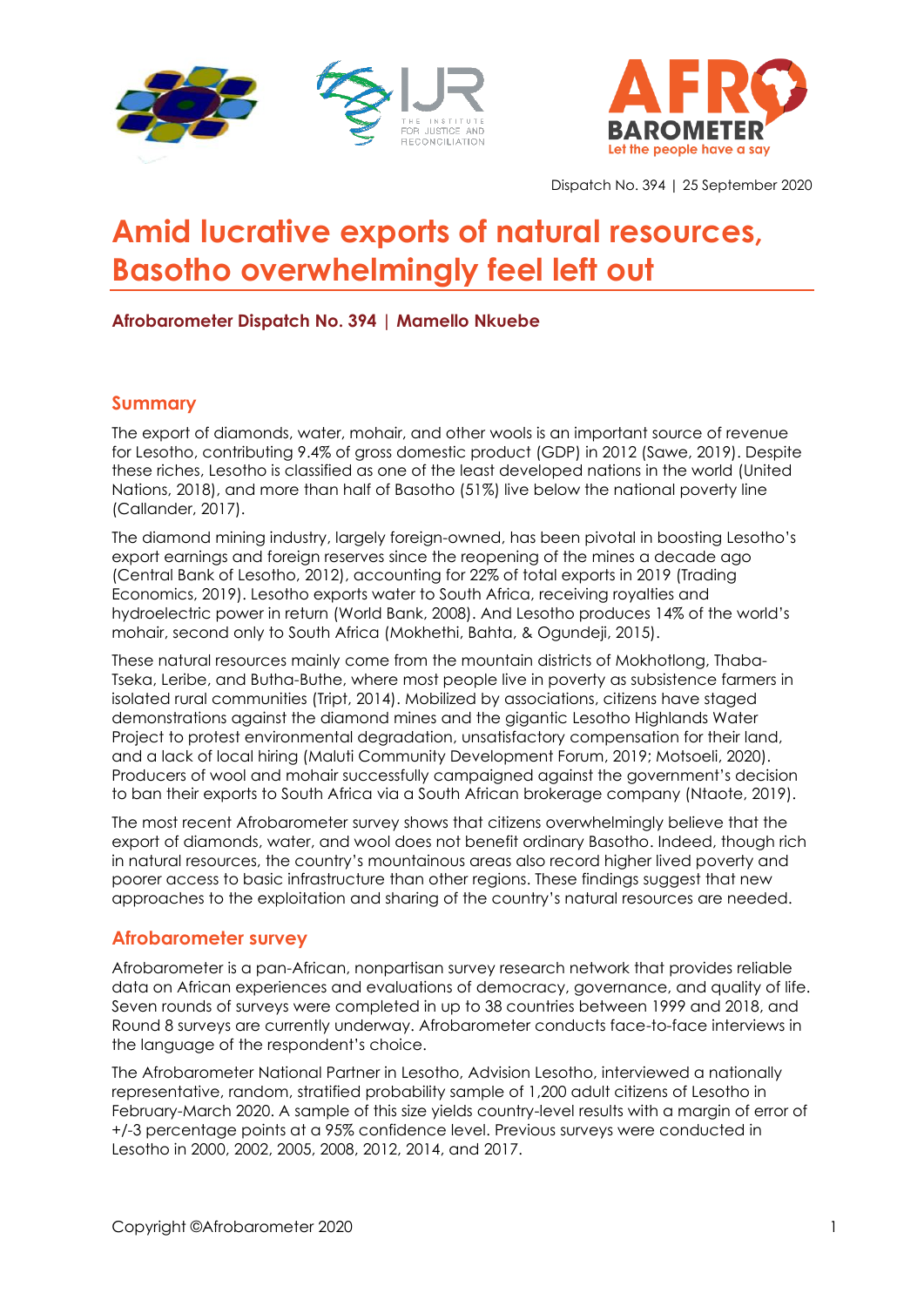

# **Key findings:**

- About two-thirds of Basotho say they went without enough food (65%) and clean water (60%) at least once during the previous year. On average, lived poverty in Lesotho has increased since 2017.
- The country's mountainous areas, home to many of its natural resources, experience higher lived poverty and worse access to basic electricity, water, and road infrastructure than the foothills and lowlands.
- Nine out of 10 Basotho say ordinary people do not benefit "much" or "at all" from the export of diamonds (89%) and water (88%).
- More than three-fourths (77%) say ordinary Basotho do not benefit from the export of wool.

## **Lived poverty and access to services**

Afrobarometer assesses respondents' economic situation by asking them how often, during the previous 12 months, they or members of their family went without five basic life necessities: enough food and clean water, medicines or medical treatment, enough cooking fuel, and a cash income.

In Lesotho, about two-thirds of respondents say they went without enough food (65%) and clean water (60%) at least once during the previous year, including about three in 10 who suffered these deprivations "many times" or "always" (Figure 1). Almost half (45%) went without needed medical care at least once, and twice as many (92%) went without a cash income.

Averaging these responses to calculate a Lived Poverty Index (LPI) score, which can range from 0 (no lived poverty) to 4 (a constant absence of all basic necessities), we find that Lesotho's LPI score has increased modestly, from 1.43 in 2017 to 1.55 in 2020 (Figure 2).

Moderate and high levels of lived poverty are particularly common among Basotho living in rural (74%), peri-urban (75%), and mountain (76%) areas. They are more prevalent among less educated citizens (81% and 75% of those with primary or no formal education, respectively) and among women (73%) compared to men (66%) (Figure 3).



## **Figure 1: Lived poverty**| Lesotho | 2020

*Respondents were asked: Over the past year, how often, if ever, have you or anyone in your family gone without: Enough food to eat? Enough clean water for home use? Medicine or medical treatment? Enough fuel to cook food? A cash income?*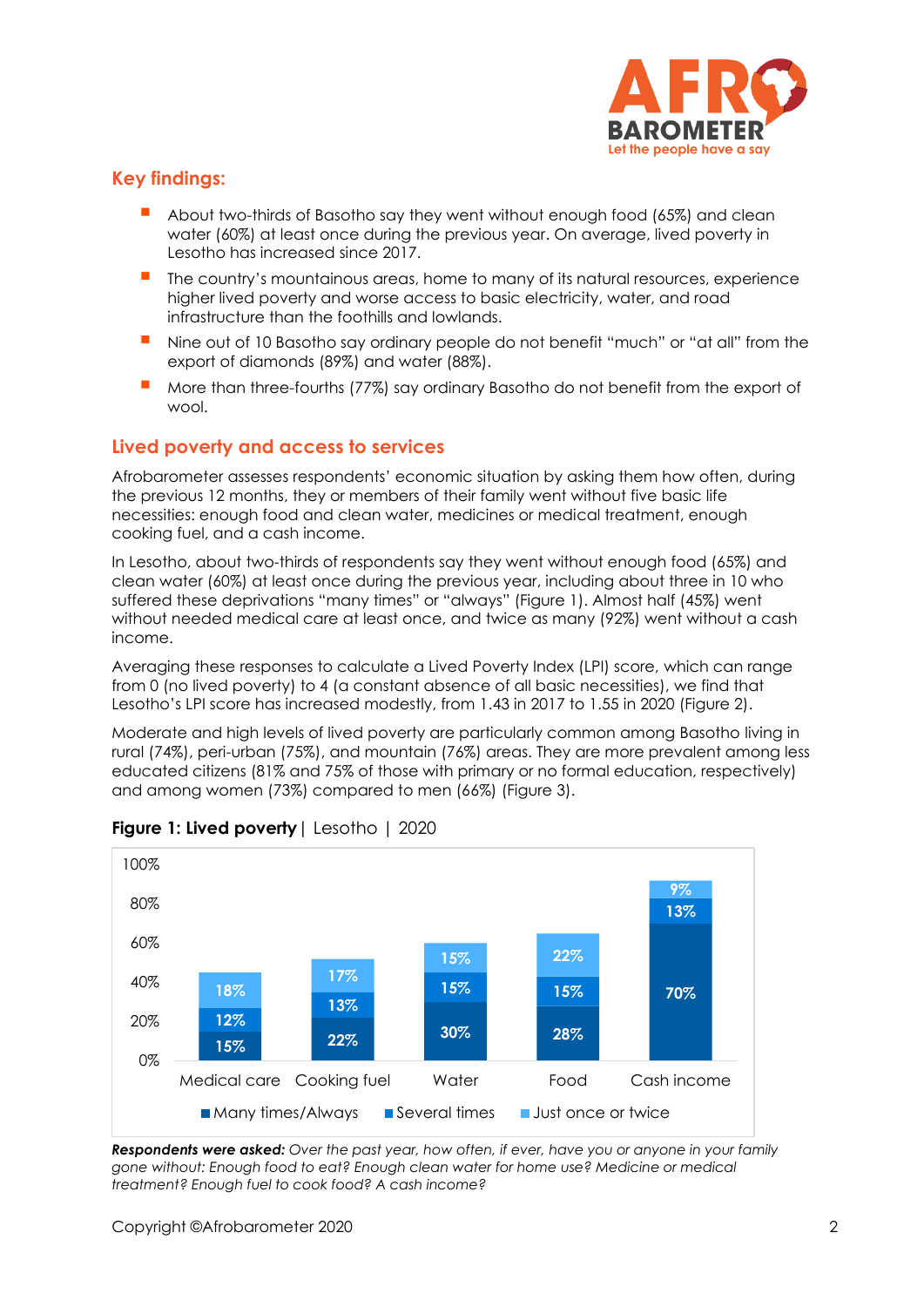



**Figure 2: Lived Poverty Index** | Lesotho | 2014-2020

*Lived Poverty Index (LPI) scores reflect average deprivation of five basic necessities on a scale of 0 (no deprivation) to 4 (constant absence of all basic necessities).*

**Figure 3: Prevalence of moderate or high lived poverty**| by socio-demographic group | Lesotho | 2020



*Respondents were asked: Over the past year, how often, if ever, have you or anyone in your family gone without: Enough food to eat? Enough clean water for home use? Medicine or medical treatment? Enough fuel to cook food? A cash income?* 

The mountain areas, where lived poverty is highest, also have less access than other parts of the country to basic services such as electricity, piped water, and good roads. Based on systematic observations by Afrobarometer survey enumerators, one-third (33%) of respondents in mountain areas live in zones served by an electric grid, half the national average (66%) (Figure 4).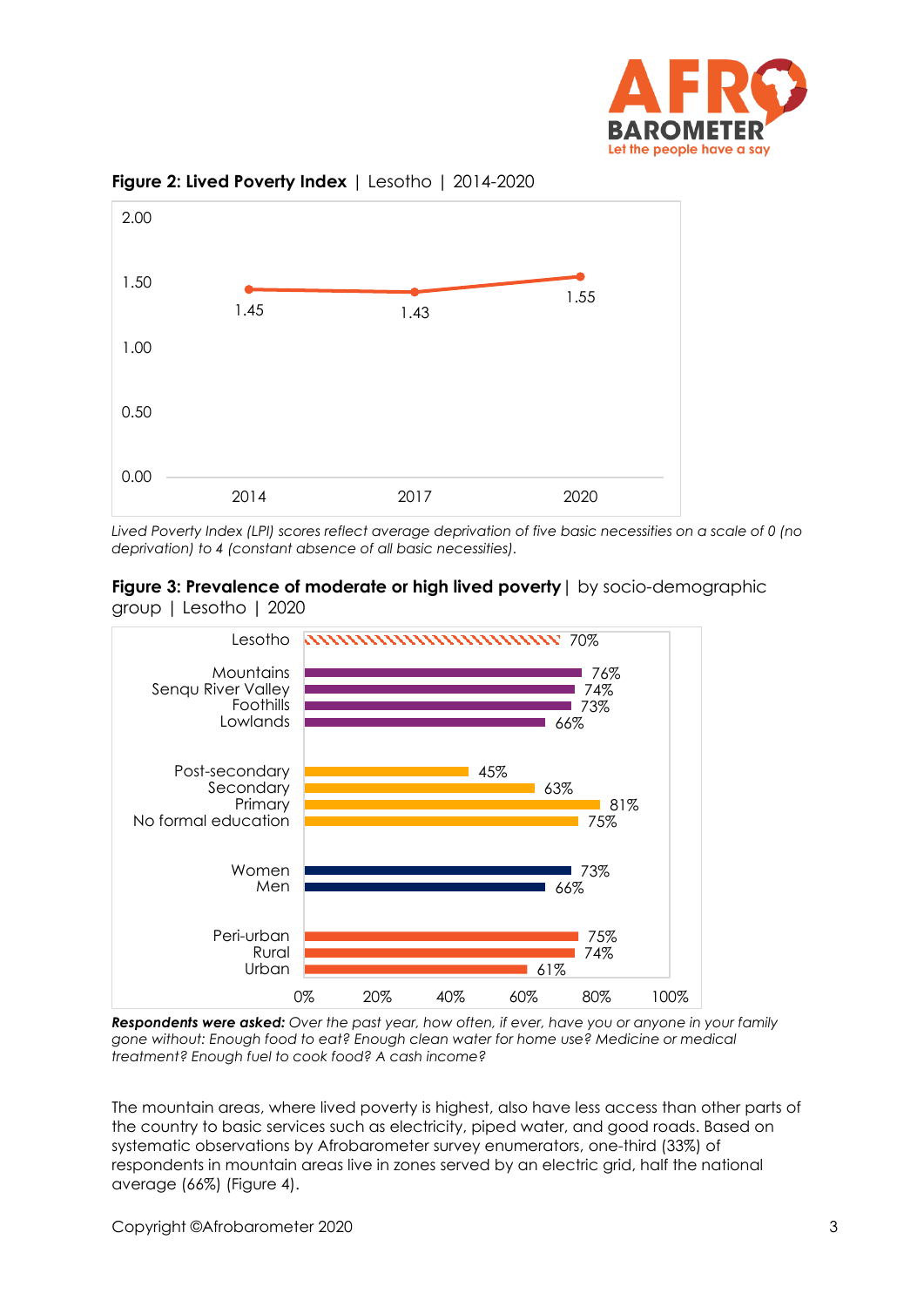

More than half (57%) of mountain residents are served by a piped water system, but that is well below the levels found in the lowlands (77%) and foothills (75%).

Similarly, based on survey enumerators' observations, more roads in the mountain areas are classified as "poor" or "impassable" (39%) than in the lowlands (31%) (Figure 5).



**Figure 4: Access to electricity and piped water** by ecological zone | Lesotho | 2020

*Survey enumerators were asked to record: Are the following services present in the primary sampling unit/enumeration area: Electricity grid that most houses can access? Piped water system that most houses can access? (% "yes")*



#### **Figure 5: Road access** | by ecological zone | Lesotho | 2020

*Survey enumerators were asked to record: Thinking of the journey here, what was the condition of the road in the last 5 km before reaching the start point of the primary sampling unit/enumeration area?*  Was the road in excellent or good condition and easy to traverse, or was it in poor or very poor *condition, that is, difficult to traverse due to potholes, waterlogging, or other issues, or was it impassable at any point (e.g. due to a collapsed bridge, fallen tree, flooding, etc.)?*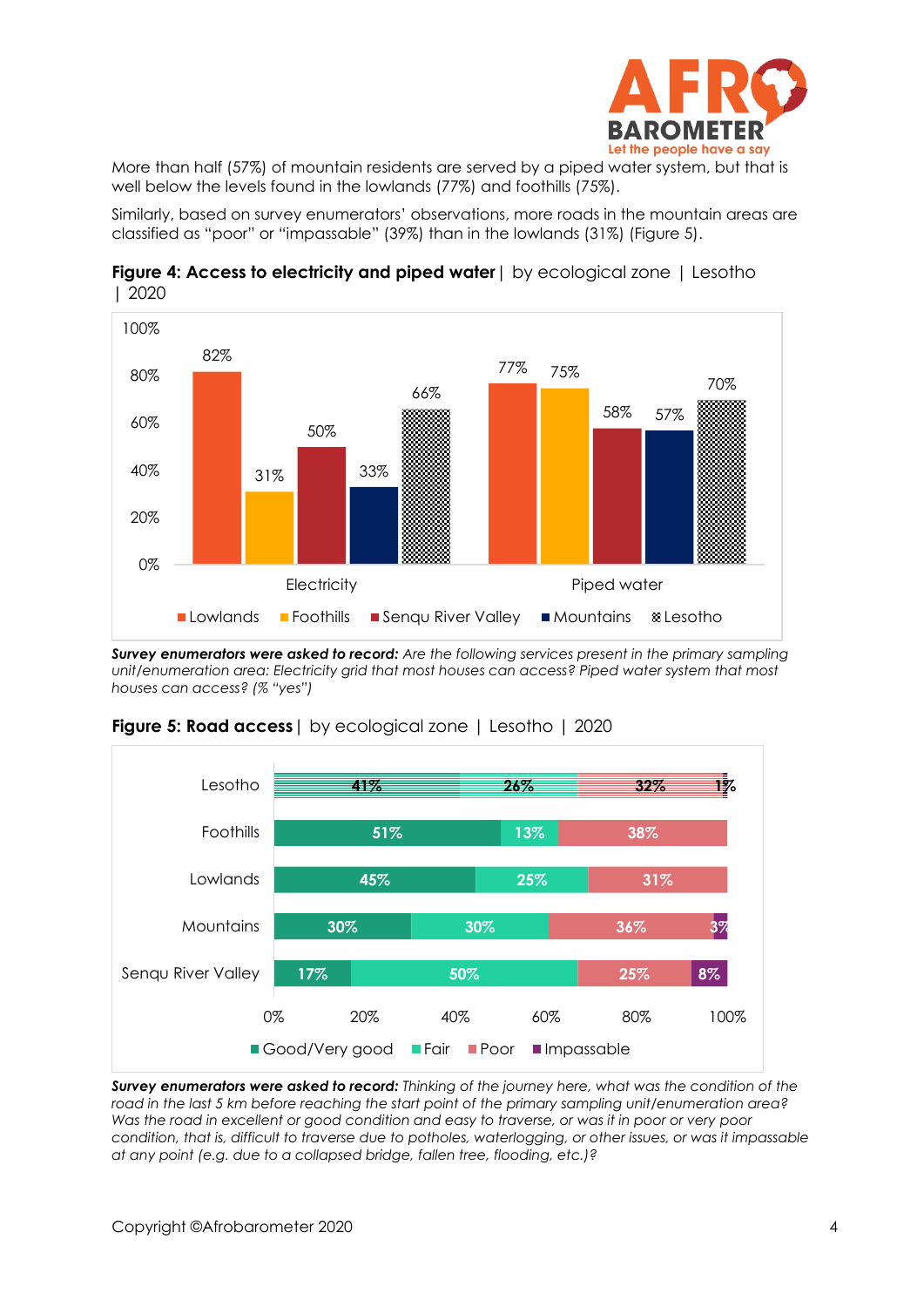

## **Views on diamond exports**

Most of Lesotho's high-value diamond mines are in the Maluti Mountains in the Mokhotlong district and are operated by foreign companies, including Gem Diamonds and Firestone Diamonds (both headquartered in England), Lucapa (Australia), and Storm Mountain Diamonds, a subsidiary of Namakwa Diamonds (South Africa). The Lesotho government owns a minority stake in some mines and derives royalties and dividends from diamond exports (Tript, 2014). As a sweetener to local communities, mine operators set aside money to fund projects to improve local living standards, such as education scholarships, roads, footbridges, sports competitions, and health facilities (see, for example, Letšeng Diamonds, 2014).

Critics, however, describe these efforts as a mere drop in the ocean as local Basotho plunge deeper into poverty, and in 2013 formed the Maluti Community Development Forum to advocate on behalf of marginalized communities around mining locations. The Maluti Community Development Forum (2019) has protested the alleged failure of mines to hire local community members and environmental degradation caused by mining operations, including heightened dust and noise levels that scare off livestock and wild animals and the destruction of wetlands along the Khubelu River, which feeds into the Polihali Dam planned as part of the multi-billion-dollar Lesotho Highlands Water Project (Mpaki, 2017).

Afrobarometer survey results confirm that most Basotho do not see diamond exports as beneficial: Nine out of 10 respondents say ordinary Basotho "do not benefit at all" (84%) or "do not benefit much" (5%) from the diamond trade (Figure 6). Fewer than one in 10 (7%) see at least some benefit to ordinary citizens. Lowlands residents (92%) are even more likely than mountains residents (86%) to see little or no benefit.





*Respondents were asked: Let us now talk about the exportation of some natural resources of this country. In your opinion, do you think ordinary Basotho benefit from the export of these natural resources or not: Diamonds?*

## **Views on water exports**

Lesotho's geographic location, high altitude, and pristine mountain areas position the country as "the water tower of southern Africa" (Government of Lesotho, 2014). The Mokhotlong district, in particular, is renowned as the source of the great Lesotho river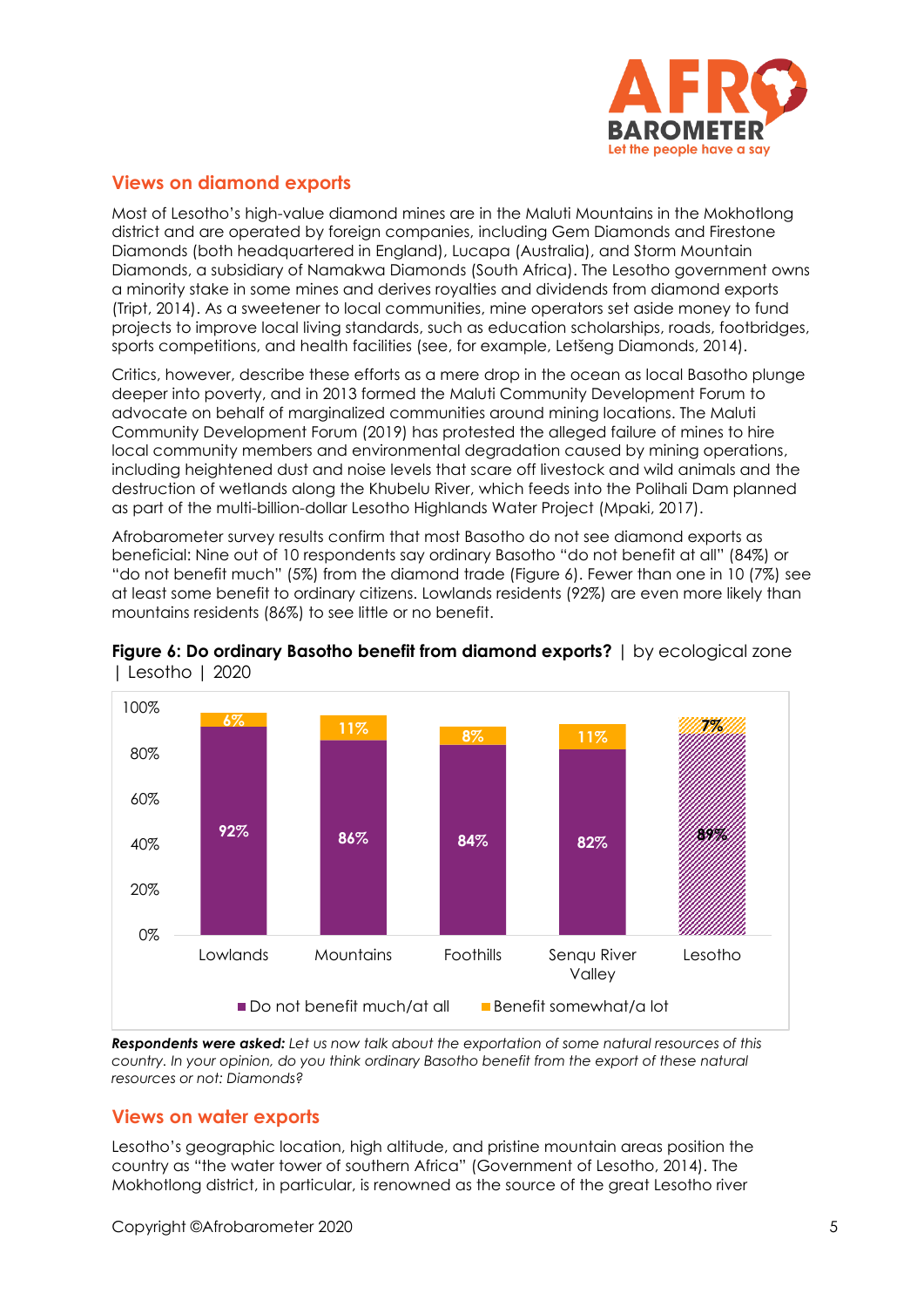

tributaries. Water from the Senqu and other rivers is harnessed through tunnels and dams for export to meet the growing demand in South Africa's industrial and population centers under the 1986 Treaty on the Lesotho Highlands Water Project (LHWP).

A World Bank (2008) study found that in Phase 1 of the LWHP, which was completed in 2002, Lesotho incurred environmental and social costs while receiving royalties, hydropower benefits, and multiplier effects from the economic activity and infrastructure, but none of the benefits from water use,

In 2014, the Lesotho Long-Term Water and Sanitation Strategy (Government of Lesotho, 2014) laid out a vision of ensuring that the country's plenteous water resources contribute to economic development and improved livelihoods of present and future generations. Among other things, the strategy calls for increased investment in water and sanitation services for citizens.

But while Lesotho derives some royalties from water sales to South Africa, a vast majority of citizens say that ordinary Basotho do not benefit "at all" (81%) or "much" (7%) from exporting water. The perception of "no benefit at all" is strong in all three ecological regions of the country, ranging from 73% in the foothills and 80% in the mountains to 84% in the lowlands (Figure 7).



**Figure 7: 'No benefit at all' from water exports** | by ecological zone | Lesotho | 2020

*Respondents were asked: Let us now talk about the exportation of some natural resources of this country. In your opinion, do you think ordinary Basotho benefit from the export of these natural resources or not: Water? (% who say "do not benefit at all")*

## **Views on wool exports**

In Lesotho's largely rural and poor mountainous areas (Callander, 2017), the main source of income is raising sheep and goats for wool, high-quality mohair, and meat. For 40 years, Basotho sold their wool and mohair by sending them to Port Elizabeth and Durban for marketing by the South African brokerage company Boeremakelaars Koöperatief Beperk (BKB) (Mokhethi et al., 2015).

In 2018, the government of Lesotho enacted regulations banning the export of locally produced wool and mohair unless they are prepared, brokered, traded, and auctioned in Lesotho. A Chinese-owned company, Lesotho Wool Center, was given a monopoly to auction Lesotho's wool and mohair. This move caused an uproar in the country, including protests by 40,000 members of the Lesotho National Wool and Mohair Farmers Association.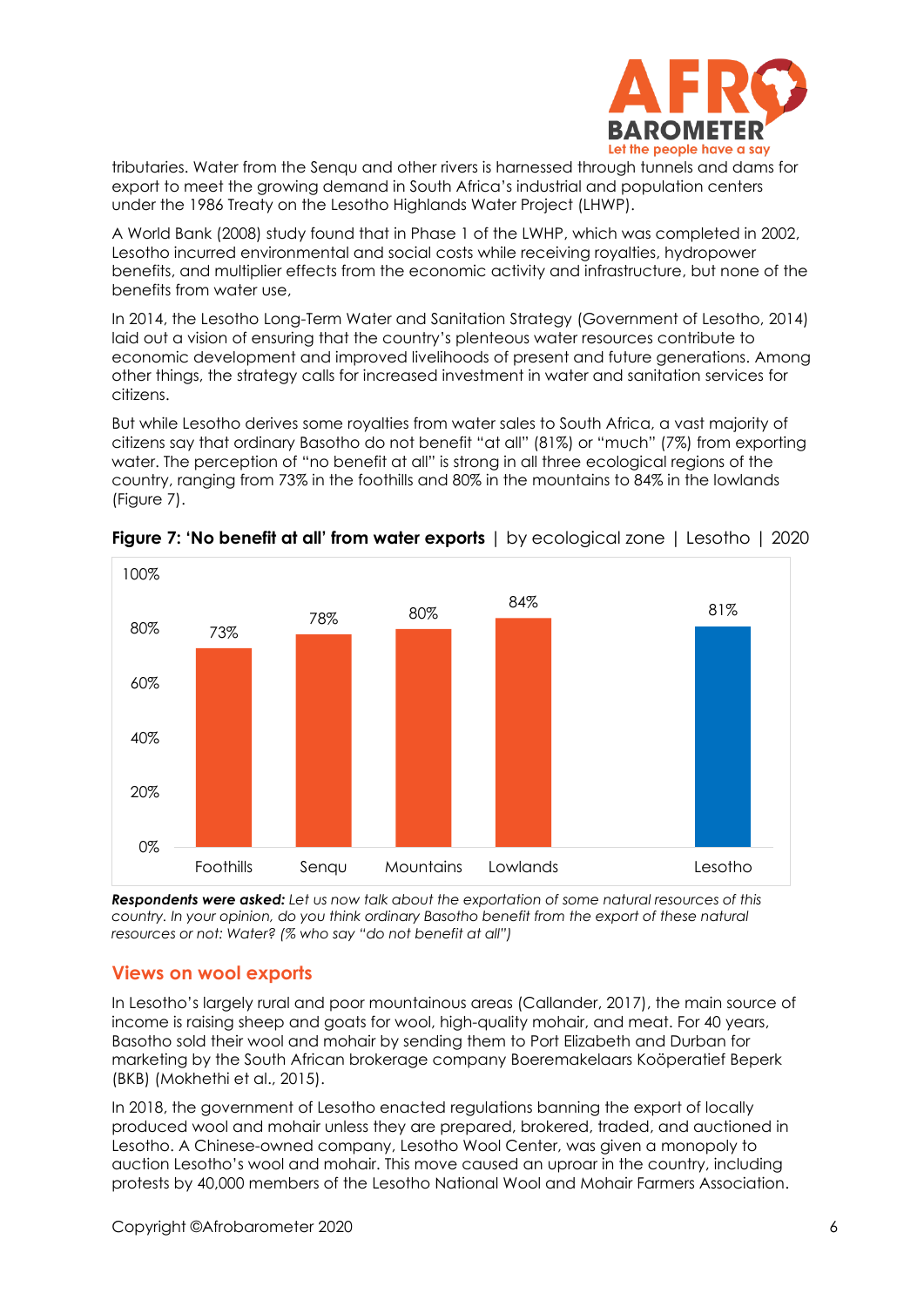

The farmers were not happy because instead of prompt, high returns on their products promised by the government, many experienced delayed or reduced payments. In the face of repeated protests, the government reversed the ban in November 2019 and allowed people to sell their wool and mohair to the places of their choice (Government of Lesotho, 2019; Emecheta, 2020).

As shown in Figure 8, more than three-fourths (77%) of Basotho say they do not benefit "much" or "at all" from the export of wool, while only 21% see at least some benefit. Lowlands residents (82%) and respondents with post-secondary education (87%) are most likely to see wool exports as being of little or no benefit for ordinary citizens.





*Respondents were asked: Let us now talk about the exportation of some natural resources of this country. In your opinion, do you think ordinary Basotho benefit from the export of these natural resources or not: Wool?*

# **Conclusion**

In Lesotho, ownership of mineral and water resources is held in trust by the government, as they are for the good of all. Yet an overwhelming majority of Basotho do not see themselves as benefiting from the export of their natural resources. This challenges the government to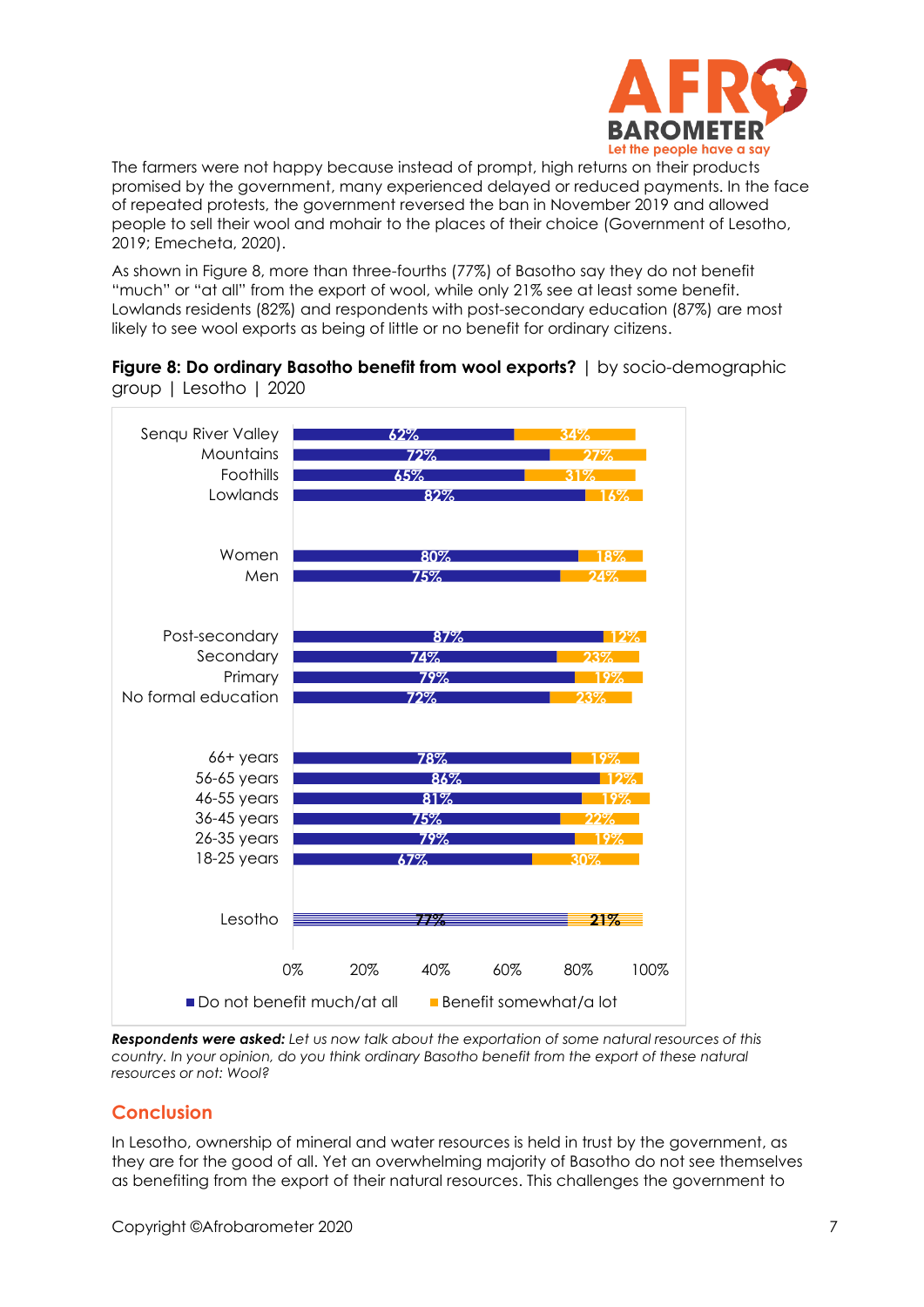

identify and pursue ways of using these finite resources that their ultimate owners – the people – will recognize as fair.

With regard to wool and mohair farmers, the government will have to work hard to restore confidence that was eroded when it imposed policies without inclusive consultations.

> Do your own analysis of Afrobarometer data – on any question, for any country and survey round. It's easy and free at www.afrobarometer.org/online-data-analysis.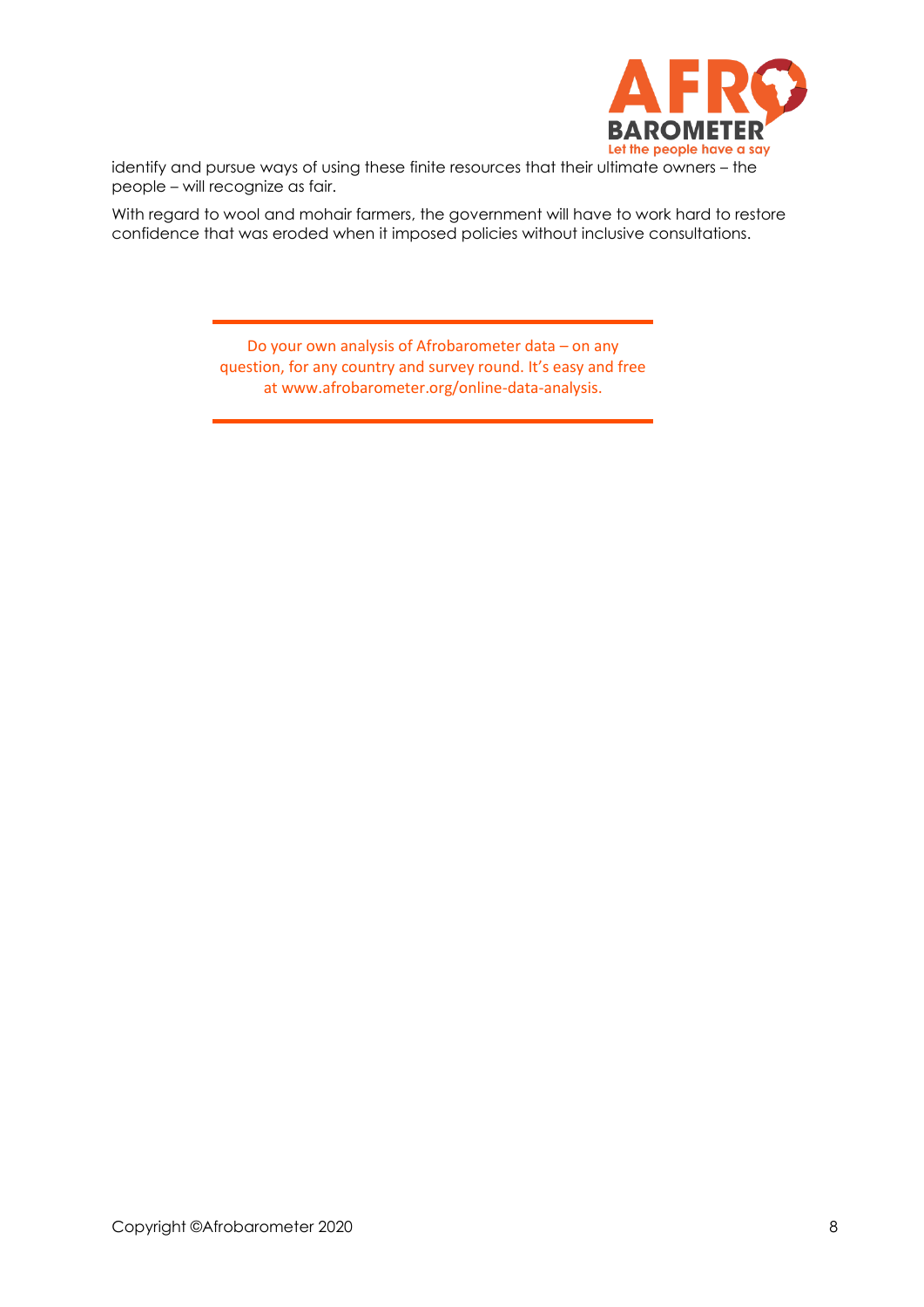

## **References**

Callander, G. (2017). [The complex causes of poverty in Lesotho.](https://www.borgenmagazine.com/complex-causes-of-poverty-in-lesotho/) Borgen Magazine. 4 November.

Central Bank of Lesotho. (2012). [Lesotho monthly economic review July 2012.](https://www.centralbank.org.ls/images/Publications/Research/Reports/MonthlyEconomicReviews/2012/July%202012%20ER%20-%20final.pdf)

- Emecheta, A. (2020)[. Lesotho wool and mohair export to resume following the passage of new](https://www.africanvibes.com/lesotho-wool-and-mohair-export-to-resume-following-the-passing-of-new-regulations-2/)  [regulations.](https://www.africanvibes.com/lesotho-wool-and-mohair-export-to-resume-following-the-passing-of-new-regulations-2/) African Vibes. 16 January.
- Government of Lesotho. (2019). Agricultural marketing (wool and mohair licensing) amendment regulations.

Government of Lesotho. (2014)[. Lesotho long-term water and sanitation strategy.](https://www.water.org.ls/download/lesotho-long-term-water-and-sanitation-strategy/)

Letšeng Diamonds. (2016). [Corporate social responsibility and investment strategy 2014-2016.](http://prototype.cbsdev.co.ls/letseng/wp-content/uploads/2019/06/LETSENG-DIAMONDS-CSRI-STRATEGY-2014-16.pdf)

Maluti Community Development Forum. (2019). [Speech by the Civil Society Coalition.](http://www.malutiforum.org.ls/page2.html) 2019 Plenary New Delhi.

Mokhethi, N. I., Bahta, Y., & Ogundeji, A. (2015). Trade [structure and pattern of wool and mohair](https://www.researchgate.net/publication/290430505_Trade_structure_and_pattern_of_wool_and_mohair_export_of_Lesotho)  [export of Lesotho.](https://www.researchgate.net/publication/290430505_Trade_structure_and_pattern_of_wool_and_mohair_export_of_Lesotho) 20<sup>th</sup> International Farm Management Congress, Laval University, Quebec, Canada.

Motsoeli, N. (2020). [Mokhotlong communities disrupt LHWP construction works.](https://sundayexpress.co.ls/mokhotlong-communities-disrupt-lhwp-construction-works/) Sunday Express. 11 February.

Mpaki, B. (2017)[. Mining community mulls legal action.](http://lestimes.com/mining-community-mulls-legal-action/) Lesotho Times. 15 July.

Ntaote, B. (2019)[. Wool and mohair farmers in limbo,](https://lescij.org/2019/11/22/wool-and-mohair-farmers-in-limbo-despite-victory/) despite victory. Centre for Investigative Journalism. 22 November.

Sawe, E. B. (2019). [What are the major natural resources of Lesotho?](https://www.worldatlas.com/articles/what-are-the-major-natural-resources-of-lesotho.html) WorldAtlas.

Trading Economics. (2019). [Lesotho exports.](https://tradingeconomics.com/lesotho/exports)

- Tript, A. (2014)[.Ups and downs of a mountain economy.](http://www.global-briefing.org/2015/11/ups-and-downs-of-a-mountain-economy/) Global.
- United Nations. (2018)[. Least developed country category: Lesotho profile.](https://www.un.org/development/desa/dpad/least-developed-country-category-lesotho.html) Department of Economic and Social Affairs.
- World Bank. (2008)[. Benefit sharing in international rivers: Findings from the Senegal River Basin, the](http://documents1.worldbank.org/curated/en/159191468193140438/pdf/464560NWP0P1121g0AFTWR0YU301PUBLIC1.pdf)  [Columbia River Basin, and the Lesotho Highlands Water Project. Report No. 46456.](http://documents1.worldbank.org/curated/en/159191468193140438/pdf/464560NWP0P1121g0AFTWR0YU301PUBLIC1.pdf)